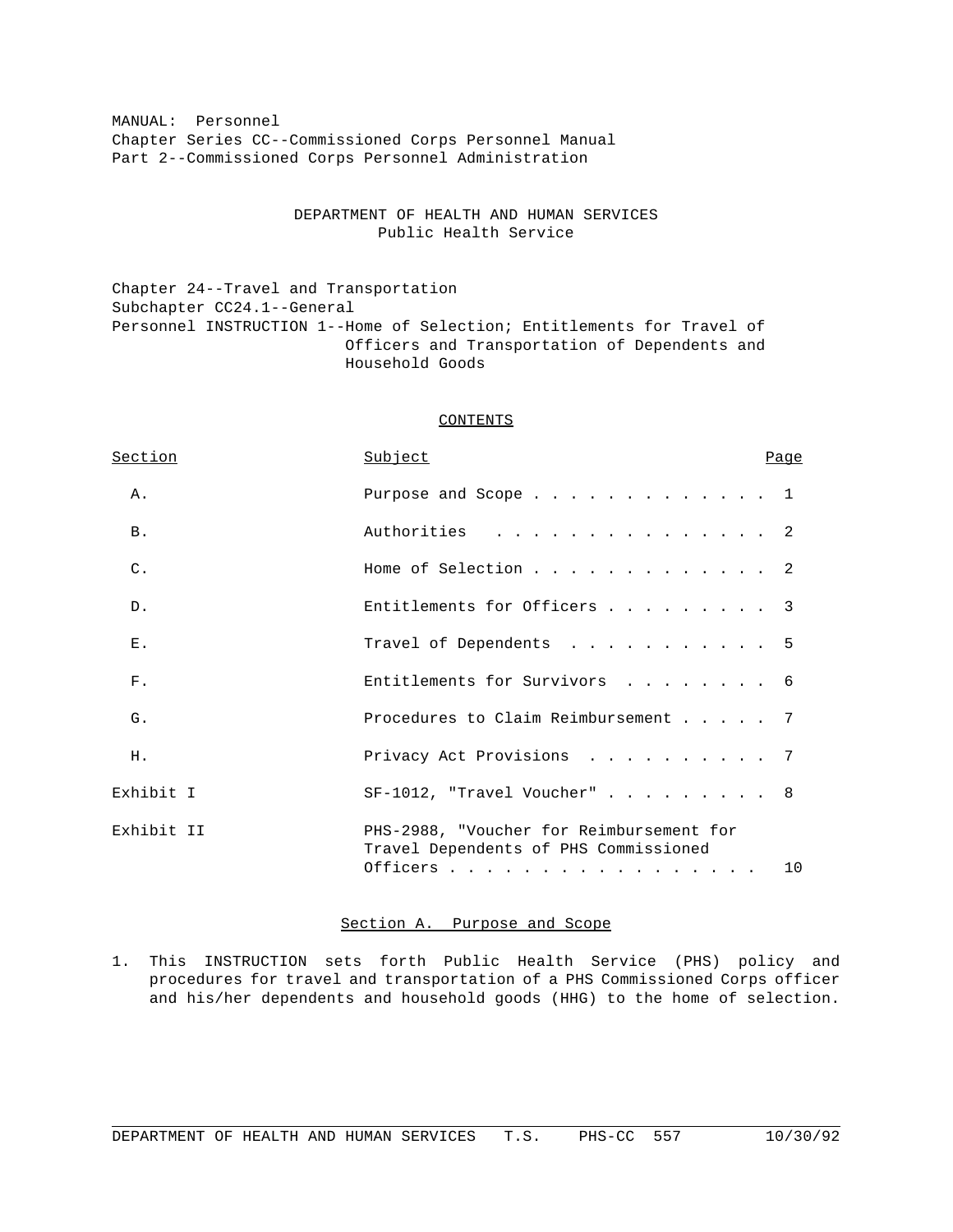- 2. If any information in this INSTRUCTION is in conflict with the provisions of the Joint Federal Travel Regulations (JFTR) existing on the date of an officer's retirement, the JFTR shall take precedence over the provisions of this INSTRUCTION.
- 3. CCPM Pamphlet No. 24, "Information on Commissioned Officers Retirement," should be consulted by officers considering retirement. This pamphlet is distributed by the Personnel Services Branch, Division of Commissioned Personnel (DCP), Parklawn Building, Room 4-35, Rockville, MD 20857-0001.

### Section B. Authorities

- 1. The basic authorities for allowances described in this INSTRUCTION are set forth in 37 U.S.C. 406.
- 2. The JFTR, Volume 1, Chapter 5, Part B, provides authority for members of the uniformed services to transport household goods (HHG) and personal effects to a home of selection.
- 3. The authority to administer the PHS Commissioned Corps is prescribed in 42 U.S.C. 216. This authority has been delegated by the Assistant Secretary for Health to the Surgeon General as part of the general authority to administer the PHS Commissioned Corps and is published at 53 Federal Register 5046-5047, February 19, 1988. The Surgeon General has delegated the authority for daily administration of the PHS Commissioned Corps to the Director, Division of Commissioned Personnel (DCP), Office of the Surgeon General.

### Section C. Home of Selection

- 1. The home of selection is a place selected by an officer upon retirement to establish a bona fide residence. It must be the place where the officer actually intends to reside; otherwise, he/she may forfeit his/her right to travel for him/herself and dependents and shipment of HHG.
- 2. If, at the time of retirement, the officer has not decided upon his/her home of selection, such selection may be deferred. However, travel and transportation of HHG must be completed within one year from the effective date of the officer's retirement except as specified in Section D.2.c. and d., below.
- 3. Once a home is selected and transportation in kind or a Government travel request is furnished and used for travel thereto, or a travel and transportation allowance is received after such travel is completed, the selection of the home is irrevocable.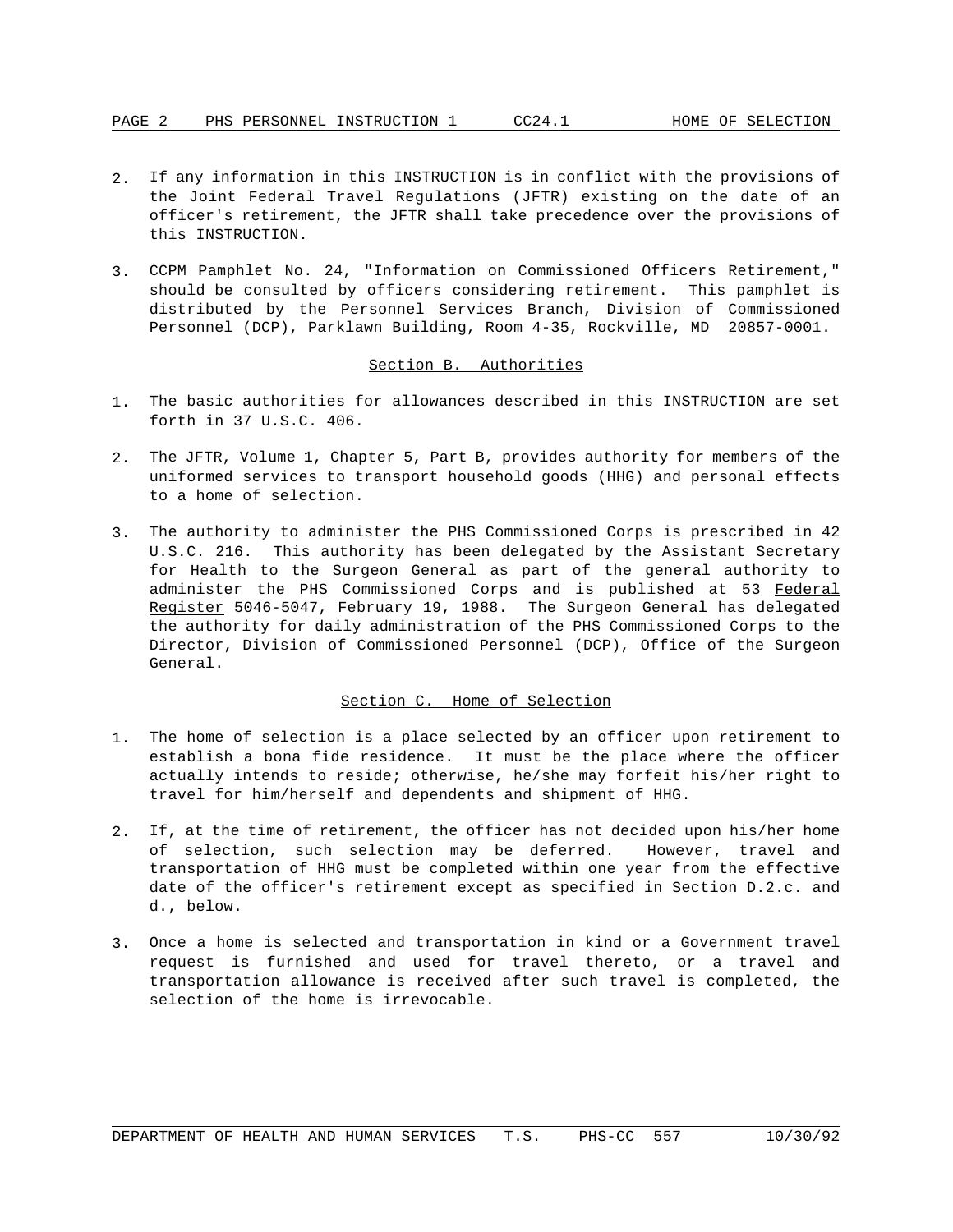### Section D. Entitlements for Officers

- 1. Eligibility. An officer on active duty may select a home and receive travel and transportation allowances to it from the last duty station, if such officer:
	- a. Is retiring for physical disability;
	- b. Has his/her name placed on the temporary disability retired list, without regard to length of service; or
	- c. Is separated with severance or separation pay immediately following at least eight years of continuous active duty with no single break therein of more than ninety days.

## 2. Officer's Travel

- a. Before an officer can receive travel allowances or ship his/her HHG, an original retirement personnel order, or an amendment thereto if the home of selection is specified later, shall be effected authorizing travel to his/her specified home of selection.
- b. After an officer has performed travel to his/her home of selection, the proper voucher shall be submitted in accordance with procedures set forth in Section G, below.
- c. If, on the day of retirement, an officer is undergoing hospitalization or medical treatment which prevents him/her from traveling to the home of selection, travel and transportation entitlements may be extended for a period of one year after the date of termination of the hospitalization or medical treatment.
- d. If, at any time prior to the first anniversary of the officer's retirement, he/she is required to undergo hospitalization or medical treatment which will prevent him/her from traveling to the home of selection, travel and transportation entitlements may be extended beyond the one year time limit for a period equal to the period of the hospitalization or medical treatment.
- e. An officer in the circumstances described in c. and d., above, should direct a request for extension of the time period to the Director, DCP. The request must show how the hospitalization or medical treatment extending from the date of retirement prevented exercising home of selection entitlements. The request must be accompanied by a statement from the responsible medical officer giving the dates of discharge or release from treatment, and confirming that the officer was unable to travel to a home of selection due to a medical condition. Approved requests will be reflected by the issuance of an amendment to the retirement personnel order.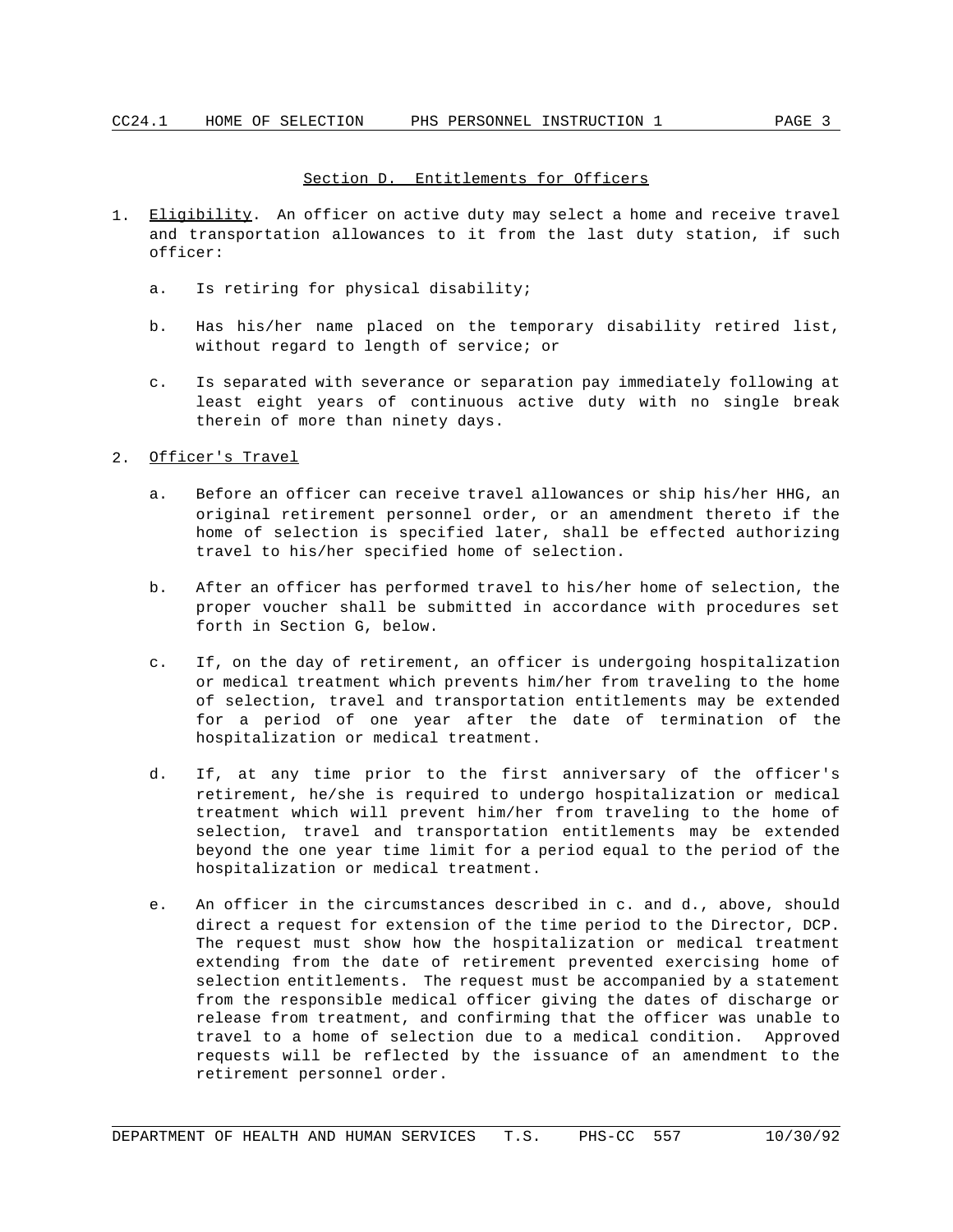- 3. Household Goods. The total weight of all HHG shipped under an officer's retirement personnel order is subject to the maximum weight allowances prescribed for his/her pay grade on the effective date of his/her retirement.
	- a. Shipment. An officer eligible to select a home is entitled to ship the approved permanent change of station weight allowance of HHG from the last duty station or from any place in the United States to which the goods were previously transported at Government expense, or in any combination thereof, to the home selected by the officer for the purpose of receiving travel allowances.
		- (1) Shipment is authorized to a place other than the officer's home of selection or in part to such home and part to some other place, provided the officer shall bear the costs in excess of the costs of shipment in one lot to the home of selection, home of record, or place from which ordered to active duty, whichever provides the greatest entitlement.
		- (2) If the officer had 18 or more years of active service on November 1, 1981, he/she may select a home anywhere in the world and PHS will pay travel and transportation costs to that place. If the officer had less than 18 years of active service on November 1, 1981, he/she may select a home anywhere in the continental U.S., Alaska, or Hawaii, or a place outside the U.S. from which he/she was originally ordered to active duty.
		- (3) Shipment of HHG to the home of selection must begin within one year from the date of retirement unless an extension has been granted by the Director, DCP, Office of the Surgeon General. When HHG are not shipped prior to the expiration of the time limit, the officer will lose entitlement to shipment at Government expense.
	- b. Temporary Storage (See JFTR U5365) Entitlement to ship HHG at Government expense to an officer's home of selection automatically includes entitlement to temporary storage of 90 days. Storage may be at the place of origin, in transit, at destination, or any combination. Under certain conditions, an additional period not to exceed 90 days may be authorized or approved. However, the maximum temporary storage time which may be at Government expense is 180 days. See INSTRUCTION 6, Subchapter CC24.6, "Temporary Storage," of this manual.
	- c. Nontemporary Storage
		- (1) As an alternative to the procedure in b., above, an officer entitled to select a home is entitled to nontemporary storage. This entitlement includes drayage, packing, and crating necessary to place HHG in the designated storage facility. Storage must be in a commercial facility nearest to the place where HHG are located at the time of retirement. Nontemporary storage is not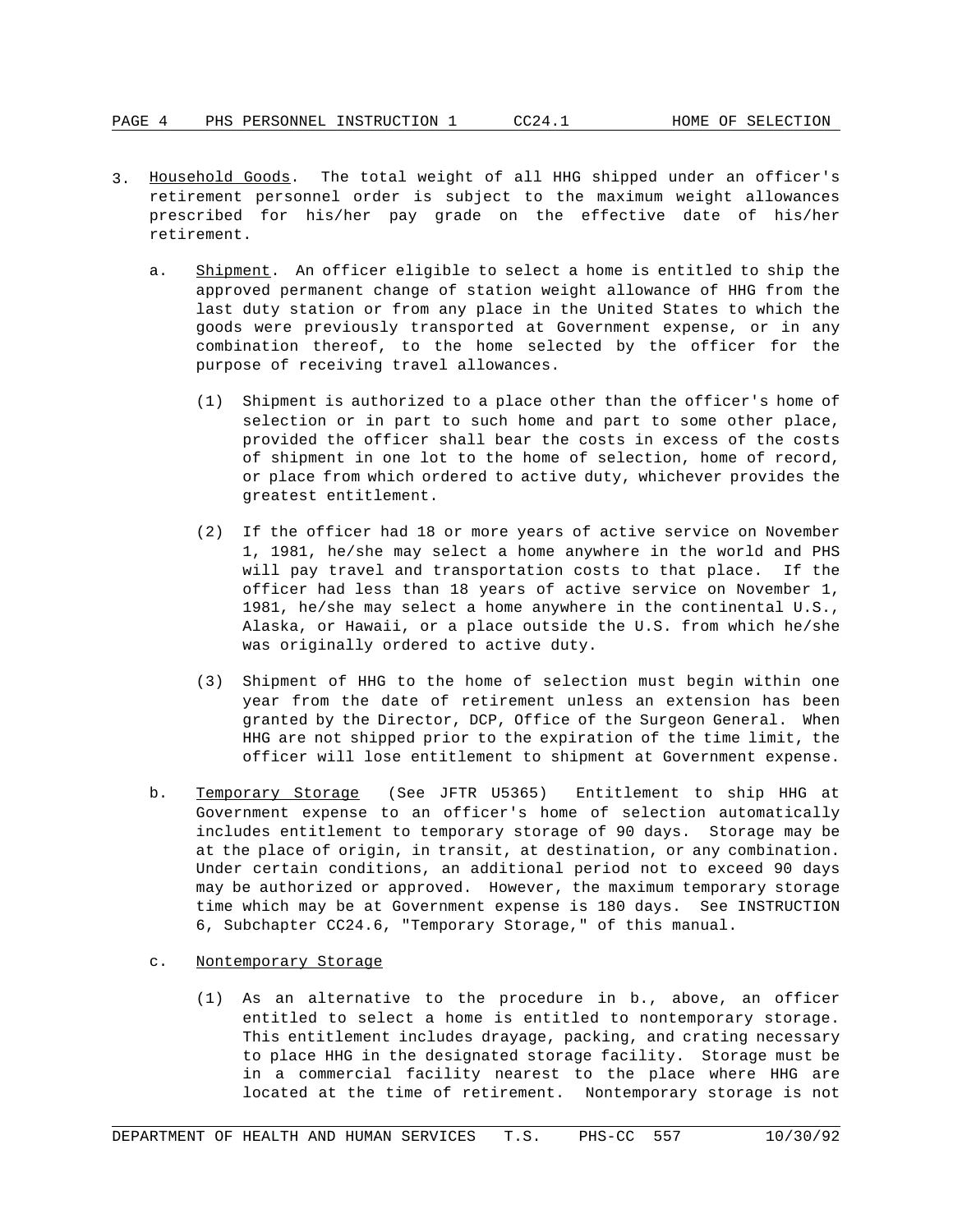authorized after shipment of HHG to the home of selection. Nontemporary storage is authorized for a period not to exceed one year from date of retirement unless extended (see 3.d., below).

- (2) Shipment and storage are subject to the following limitations:
	- (a) When all HHG are placed in nontemporary storage, the officer may subsequently ship the HHG from the place of storage to the home of selection, or to another point, as provided in a., above, but only to the extent that the weight of the goods does not exceed the officer's authorized permanent change of station weight allowance. HHG must be removed from nontemporary storage for shipment on or before one year from the date of retirement.
	- (b) When an officer desires to ship part of the goods and to place the remainder in nontemporary storage, the weight of the goods to be shipped plus the weight to be stored may not exceed the officer's weight allowance.
	- (c) When an officer places HHG in nontemporary storage at the place where the HHG are located at the time of retirement, and later selects a home in the vicinity of the place of nontemporary storage, the officer will be entitled to drayage from storage to the new residence and unpacking at the new residence.
- d. Temporary Storage Following Nontemporary Storage. Temporary storage in connection with a shipment from nontemporary storage to the home of selection is not authorized, except when:
	- (1) Conditions beyond the control of an officer (or dependent, if applicable) arise after shipment from nontemporary storage; and
	- (2) Temporary storage is authorized or approved by the Director, DCP.
- e. Privately Owned Vehicle (POV). An officer who is eligible to select a home overseas may have an American-purchased POV transported overseas. PHS will designate the port serving the last duty station and the port serving the city which the officer has selected as his/her home of selection. Personnel orders will reflect the place selected by the officer in such cases, thereby providing authority.

#### Section E. Travel of Dependents

1. Dependents of an officer eligible to select a home may travel at Government expense from the officer's last duty station, or the place to which the dependents were last transported at Government expense, to the home selected by the officer.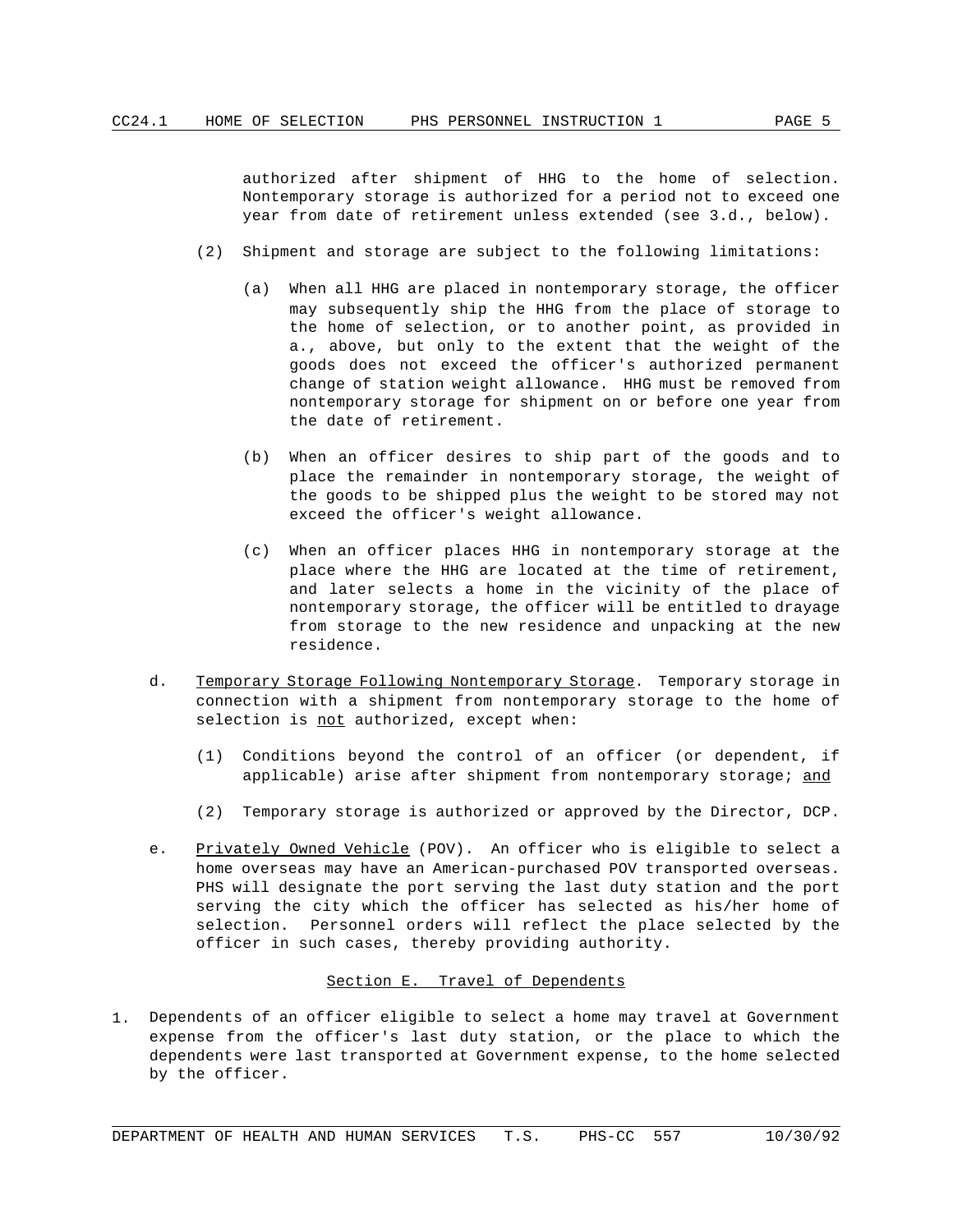- 2. If an officer's dependents are not at his/her last permanent duty station or other authorized point of origin of travel, he/she may personally procure their transportation and be reimbursed for that amount of travel not to exceed what it would have cost to use direct routes on a contract carrier.
- 3. Dependents must complete travel to the home of selection within the time limit applicable to the officer except in certain instances when an officer or dependent undergoing hospitalization or medical treatment on or after the date of termination of active duty. (See Section D.2.c. and d., above.)
- 4. Reimbursement for dependents' travel is not authorized prior to the date the officer actually selects a home, except when the officer dies prior to such selection, in which event the dependents may select a home. The age of dependent children on the date of retirement determines the entitlement for reimbursement.

### Section F. Entitlements for Survivors

- 1. When an officer dies after selecting a home and claiming travel allowances to that home, the officer's surviving dependents are entitled to the following whether or not the officer had traveled to the home selected:
	- a. Travel at Government expense to the home selected by the officer or to some other place selected by the dependents. The amount allowed shall not exceed the cost of travel to the home selected by the officer from the last duty station or from the place to which the dependents were last transported at Government expense.
	- b. Provided they have not been previously shipped under the officer's retirement orders, shipment of HHG is authorized to the home of selection or to some other place selected by the dependents, or partly to each, provided the dependents shall bear all costs in excess of the costs of shipment in one lot to the home selected by the officer.
- 2. When an officer dies prior to selection of a home and before claiming travel allowances for travel only to a home of selection, the officer's surviving dependents are entitled to the following:
	- a. Travel at Government expense to a home selected by the dependents from the last duty station or from the place to which the dependents were last transported at Government expense.
	- b. Upon request of the officer's dependents, shipment of HHG may be authorized at Government expense to a home they select or to some other place, or partly to each, provided that they shall bear all costs in excess of the costs of shipment in one lot to the home selected.
- 3. Dependents of deceased officers may telephone the DCP Survivor Assistance Officer during normal business hours at 1-800-638-8744 for assistance, if necessary.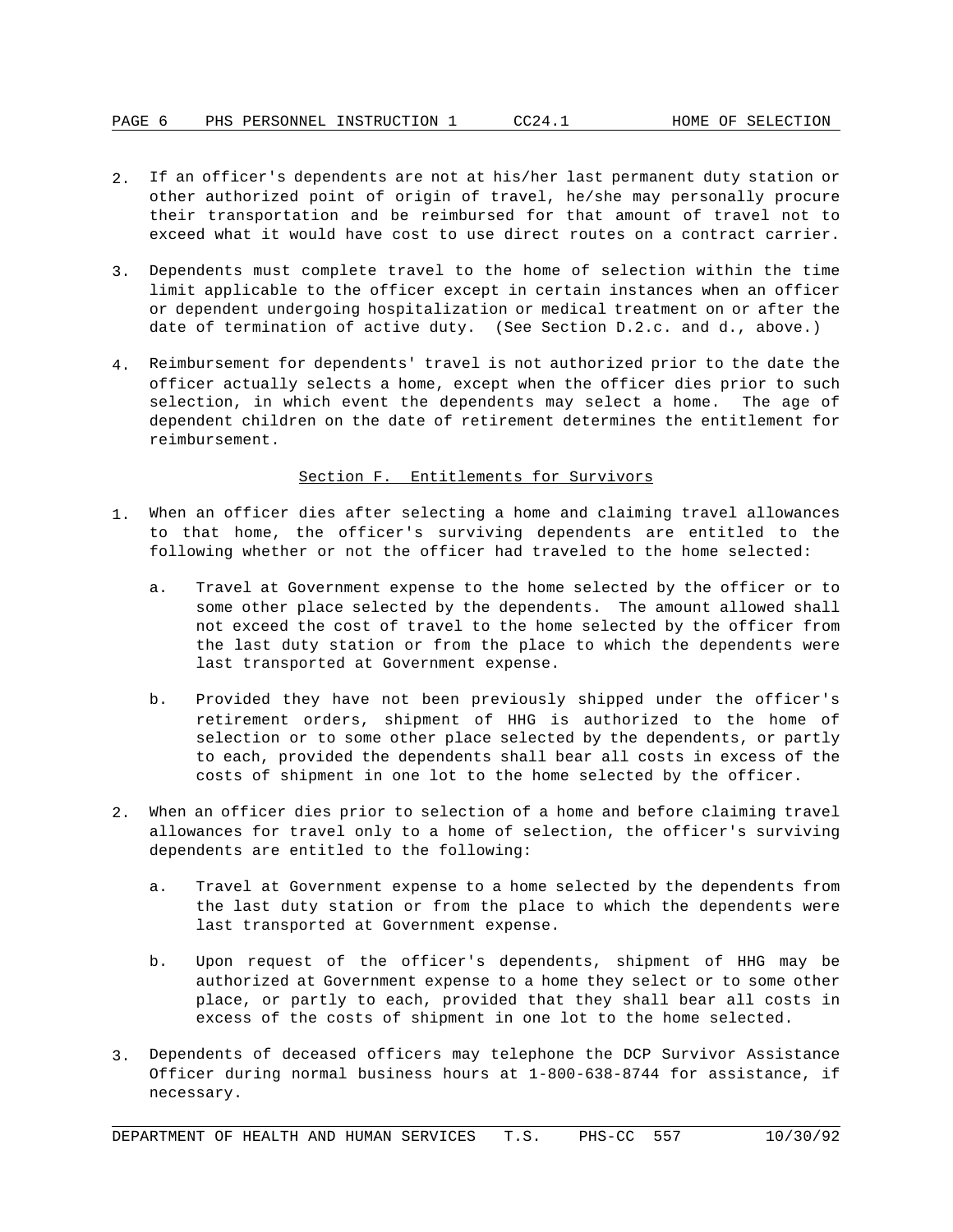### Section G. Procedure to Claim Travel Reimbursement

- 1. The required voucher forms are included in the retirement packet provided to each officer by DCP prior to retirement. These forms, SF 1012, "Travel Voucher," (Exhibit I) and PHS-2988, "Voucher for Reimbursement for Travel (Dependents of PHS Commissioned Officers)," (Exhibit II) shall be completed when travel to the home of selection is completed and submitted to the accounting point specified in the retirement orders for payment of travel allowances.
- 2. When an officer dies after retirement or placement on the temporary disability retired list, DCP issues a personnel order announcing the death. This personnel order, in addition to the one authorizing retirement, shall be the authority for the travel of dependents and transportation of household goods. Dependents shall fill out the form PHS-2988, submit one copy to the accounting point listed in the officer's retirement orders and retain the other for their records.

### Section H. Privacy Act Provisions

Personnel records are subject to the Privacy Act of 1974. The applicable systems of records are 09-37-0002, "PHS Commissioned Corps General Personnel Records, HHS/OASH/OSG"; and 09-37-0008, "PHS Commissioned Corps Unofficial Personnel Files and Other Station Files, HHS/OASH/OSG."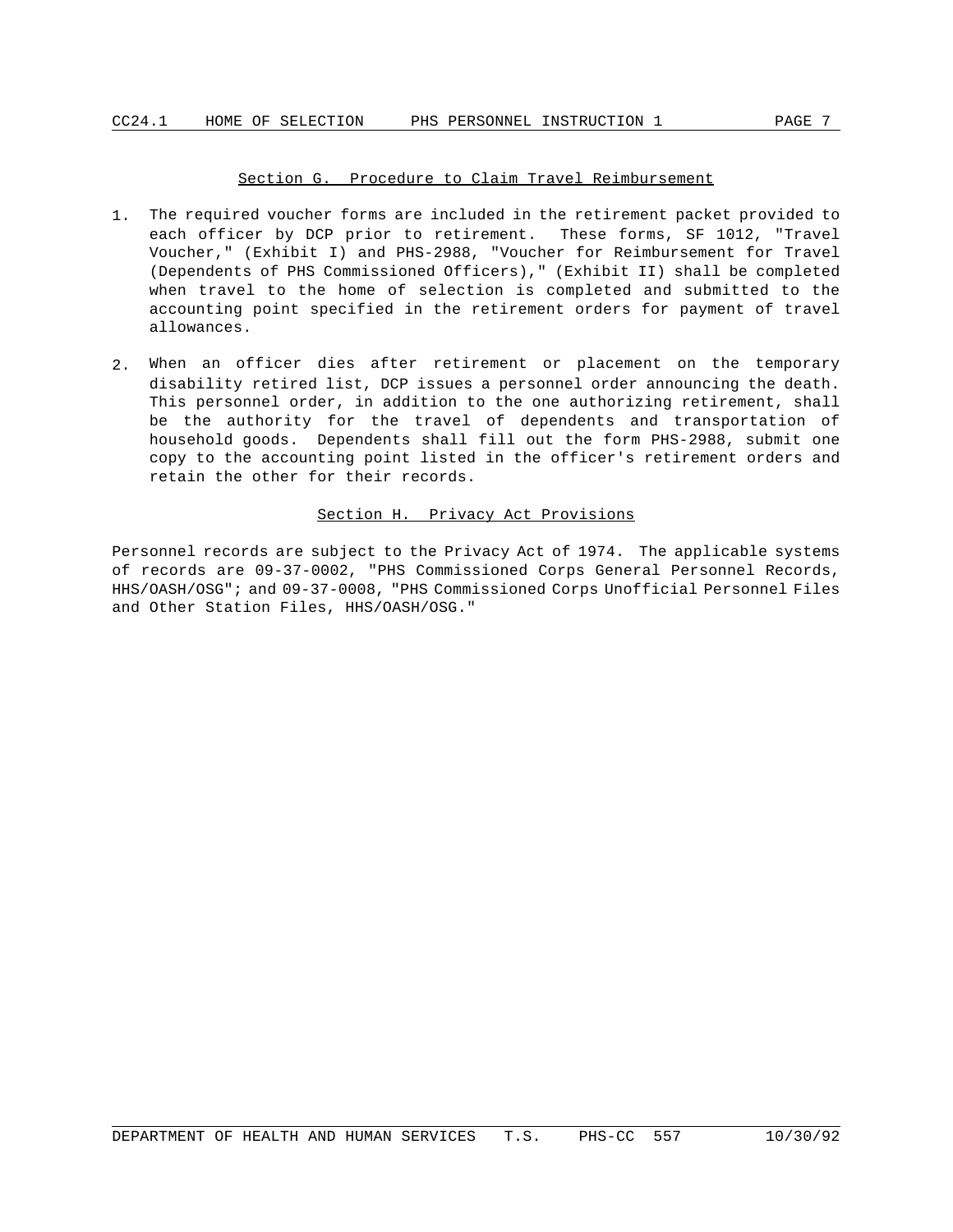л.

# EXHIBIT I - Standard Form 1012 "Travel Voucher"

|           | TRAVEL VOUCHER                                                                                                                                                            | ۹.              | <b>BUREAU DIVISION OR OFFICE</b> | DEPARTMENT OR ESTABLISHMENT.      |                                     |   | 2. TYPE OF TRAVEL                                                                                                                                                                                                                                                      | 3. VOUCHER NO.                   |                     |
|-----------|---------------------------------------------------------------------------------------------------------------------------------------------------------------------------|-----------------|----------------------------------|-----------------------------------|-------------------------------------|---|------------------------------------------------------------------------------------------------------------------------------------------------------------------------------------------------------------------------------------------------------------------------|----------------------------------|---------------------|
|           | (Read the Privacy Act                                                                                                                                                     |                 |                                  |                                   |                                     |   | TEMPORARY DUTY                                                                                                                                                                                                                                                         |                                  |                     |
|           | Statement on the back)                                                                                                                                                    |                 |                                  |                                   |                                     | m | PERMANENT CHANGE<br>OF STATION                                                                                                                                                                                                                                         | 4. SCHEDULE NO.                  |                     |
| S.        | NAME (Last, first, middle initial)                                                                                                                                        |                 |                                  |                                   |                                     |   | <b>b. SOCIAL SECURITY NO</b>                                                                                                                                                                                                                                           | <b>6. PERIOD OF TRAVEL</b>       |                     |
|           |                                                                                                                                                                           |                 |                                  |                                   |                                     |   |                                                                                                                                                                                                                                                                        | FROM                             | h TO                |
| IPAVEE    |                                                                                                                                                                           |                 |                                  |                                   |                                     |   |                                                                                                                                                                                                                                                                        |                                  |                     |
|           | c. MAILING ADDRESS linclude ZIP Codel                                                                                                                                     |                 |                                  |                                   |                                     |   | <b>II. OFFICE TELEPHONE NO</b>                                                                                                                                                                                                                                         | 7. TRAVEL AUTHORIZATION          |                     |
| RAVELER   |                                                                                                                                                                           |                 |                                  |                                   |                                     |   |                                                                                                                                                                                                                                                                        | <b>e. NUMBER(S)</b>              | <b>b. DATTISI</b>   |
|           |                                                                                                                                                                           |                 |                                  |                                   |                                     |   |                                                                                                                                                                                                                                                                        |                                  |                     |
|           | <b>. PRESENT DUTY STATION</b>                                                                                                                                             |                 |                                  |                                   | <b>I RESIDENCE (City and State)</b> |   |                                                                                                                                                                                                                                                                        |                                  |                     |
|           |                                                                                                                                                                           |                 |                                  |                                   |                                     |   |                                                                                                                                                                                                                                                                        |                                  |                     |
|           |                                                                                                                                                                           |                 |                                  |                                   |                                     |   |                                                                                                                                                                                                                                                                        | 10. CHECK NO.                    |                     |
| ₿.        | TRAVEL ADVANCE                                                                                                                                                            |                 |                                  |                                   | <b>9. CASH PAYMENT RECEIPT</b>      |   |                                                                                                                                                                                                                                                                        | <b>11. PAID BY</b>               |                     |
|           | <b>Outstanding</b>                                                                                                                                                        |                 |                                  | <b>4. DATE RECEIVED</b>           |                                     |   | <b>h</b> AMOUNT RECEIVED                                                                                                                                                                                                                                               |                                  |                     |
| $\bullet$ | Amount to be applied<br>Amount due Government                                                                                                                             |                 |                                  |                                   |                                     | s |                                                                                                                                                                                                                                                                        |                                  |                     |
|           | $\Box$ Check<br>(Attached                                                                                                                                                 | $\bigcup$ Casni | ч                                | <b>C. PAYEE'S SIGNATURE</b>       |                                     |   |                                                                                                                                                                                                                                                                        |                                  |                     |
|           | D. Balance outstanding                                                                                                                                                    |                 |                                  |                                   |                                     |   |                                                                                                                                                                                                                                                                        |                                  |                     |
|           | 12. GOVERNMENT                                                                                                                                                            |                 |                                  |                                   |                                     |   |                                                                                                                                                                                                                                                                        |                                  |                     |
|           | <b>TRANSPORTATION</b><br>REQUESTS OR                                                                                                                                      |                 |                                  |                                   |                                     |   | I hereby assign to the United States any right I may have against any parties in connection with reimbursable.<br>transportation charges described below, purchased under cash payment procedures (FPMR 301-7)                                                         |                                  | Traveler's Initials |
|           | <b>TRANSPORTATION</b><br>TICKETS, IF PUR-                                                                                                                                 | <b>AGENT'S</b>  | <b>ISSUING</b>                   | <b>MODE</b>                       |                                     |   |                                                                                                                                                                                                                                                                        | POINTS OF TRAVEL                 |                     |
|           | CHASED WITH CASH<br>IList by number below                                                                                                                                 | VALUATION       | CAR-<br><b>AIFR</b>              | <b>CLASS OF</b><br><b>SERVICE</b> | DATE                                |   |                                                                                                                                                                                                                                                                        |                                  |                     |
|           | and attach passenger<br>coupon; if cash is used                                                                                                                           | OF TICKET       | <i><b>Housials!</b></i>          | AND ACCOM<br><b>MODATIONS</b>     | <b>ISSUED</b>                       |   | <b>FROM</b>                                                                                                                                                                                                                                                            |                                  | ٢o                  |
|           | show claim on reverse<br>side.)                                                                                                                                           | lэl             | Ib)                              | $l$ c $l$                         | ldi                                 |   | 10 <sub>1</sub>                                                                                                                                                                                                                                                        |                                  | $_{III}$            |
|           |                                                                                                                                                                           |                 |                                  |                                   |                                     |   |                                                                                                                                                                                                                                                                        |                                  |                     |
|           |                                                                                                                                                                           |                 |                                  |                                   |                                     |   |                                                                                                                                                                                                                                                                        |                                  |                     |
|           |                                                                                                                                                                           |                 |                                  |                                   |                                     |   |                                                                                                                                                                                                                                                                        |                                  |                     |
|           |                                                                                                                                                                           |                 |                                  |                                   |                                     |   |                                                                                                                                                                                                                                                                        |                                  |                     |
|           |                                                                                                                                                                           |                 |                                  |                                   |                                     |   |                                                                                                                                                                                                                                                                        |                                  |                     |
|           |                                                                                                                                                                           |                 |                                  |                                   |                                     |   |                                                                                                                                                                                                                                                                        |                                  |                     |
|           |                                                                                                                                                                           |                 |                                  |                                   |                                     |   |                                                                                                                                                                                                                                                                        |                                  |                     |
|           |                                                                                                                                                                           |                 |                                  |                                   |                                     |   |                                                                                                                                                                                                                                                                        |                                  |                     |
|           |                                                                                                                                                                           |                 |                                  |                                   |                                     |   |                                                                                                                                                                                                                                                                        |                                  |                     |
|           |                                                                                                                                                                           |                 |                                  |                                   |                                     |   | 13. I certify that this voucher is true and correct to the best of my anowledge and belief, and that payment or credit has not been<br>received by me, When applicable, per diem claimed is based on the average cost of lodging incurred during the period covered by |                                  |                     |
|           | this voucher.<br><b>TRAVELER</b>                                                                                                                                          |                 |                                  |                                   |                                     |   |                                                                                                                                                                                                                                                                        |                                  |                     |
|           | <b>SIGN HERE</b>                                                                                                                                                          |                 |                                  |                                   |                                     |   | <b>DATE</b>                                                                                                                                                                                                                                                            | <b>AMOUNT</b><br><b>CLAIMEDP</b> | s                   |
|           | than \$10,000 or imprisonment for not more than 5 years or both (18 U.S.C. 287, Ld. 1001).                                                                                |                 |                                  |                                   |                                     |   | NOTE: Falsification of an item in an expense account works a forfeiture of claim (28 U.S.C. 2514) and may result in a fine of not more                                                                                                                                 |                                  |                     |
| 14        |                                                                                                                                                                           |                 |                                  |                                   |                                     |   |                                                                                                                                                                                                                                                                        |                                  |                     |
|           | This voucher is approved. Long distance telephone calls, if any, are cartified as<br>necessary in the interest of the Government. INOTE: If long distance telephone calls |                 |                                  |                                   |                                     |   | 17. FOR FINANCE OFFICE USE ONLY<br><b>COMPUTATION</b>                                                                                                                                                                                                                  |                                  |                     |
|           | are included, the approving official must have been authorized in writing by the<br>head of the department or agency to so certify (31 U.S.C. 680a).)                     |                 |                                  |                                   |                                     |   | <b>DIFFER</b>                                                                                                                                                                                                                                                          |                                  | \$                  |
|           |                                                                                                                                                                           |                 |                                  |                                   |                                     |   | <b>ENCES</b>                                                                                                                                                                                                                                                           |                                  |                     |
|           | <b>APPROVING</b>                                                                                                                                                          |                 |                                  |                                   | DATE                                |   | IF ANY<br><i><b>IExplain</b></i>                                                                                                                                                                                                                                       |                                  |                     |
|           | OFFICIAL<br>SIGN HERE                                                                                                                                                     |                 |                                  |                                   |                                     |   | and show<br>amounti                                                                                                                                                                                                                                                    |                                  |                     |
|           | 15. LAST PRECEDING VOUCHER PAID UNDER SAME TRAVEL AUTHORIZATION                                                                                                           |                 |                                  |                                   |                                     |   |                                                                                                                                                                                                                                                                        |                                  |                     |
|           | VOUCHER NO.                                                                                                                                                               |                 | <b>b. D.O. SYMBOL</b>            |                                   | <b>C. MONTH &amp;</b>               |   | <b>b. TOTAL VERIFIED CORRECT FOR</b><br>CHARGE TO APPROPRIATION                                                                                                                                                                                                        |                                  |                     |
|           |                                                                                                                                                                           |                 |                                  |                                   | YEAR                                |   |                                                                                                                                                                                                                                                                        |                                  | s                   |
|           | 16. THIS VOUCHER IS CERTIFIED CORRECT AND PROPER FOR PAYMENT                                                                                                              |                 |                                  |                                   |                                     |   | Certifier's initials.<br>APPLIED TO TRAVEL ADVANCE<br>(Appropriation symbol):                                                                                                                                                                                          |                                  |                     |
|           | <b>AUTHORIZED</b><br><b>CERTIFYING</b>                                                                                                                                    |                 |                                  |                                   | DATE                                |   |                                                                                                                                                                                                                                                                        |                                  | s.                  |
|           | OFFICIAL<br>SIGN HERE                                                                                                                                                     |                 |                                  |                                   |                                     |   |                                                                                                                                                                                                                                                                        |                                  |                     |
|           | 18. ACCOUNTING CLASSIFICATION                                                                                                                                             |                 |                                  |                                   |                                     |   |                                                                                                                                                                                                                                                                        | <b>NET TO TRAVELER</b>           | \$                  |

 $1012 - 116$ 

KSN 7540-00-634-4180

STANDARD FORM 1012 (REV. 10-77)<br>Prescribed by GSA, FPMR (41 CFR) 101-7

557 10/30/92 **PHS-CC** DEPARTMENT OF HEALTH AND HUMAN SERVICES  $T.S.$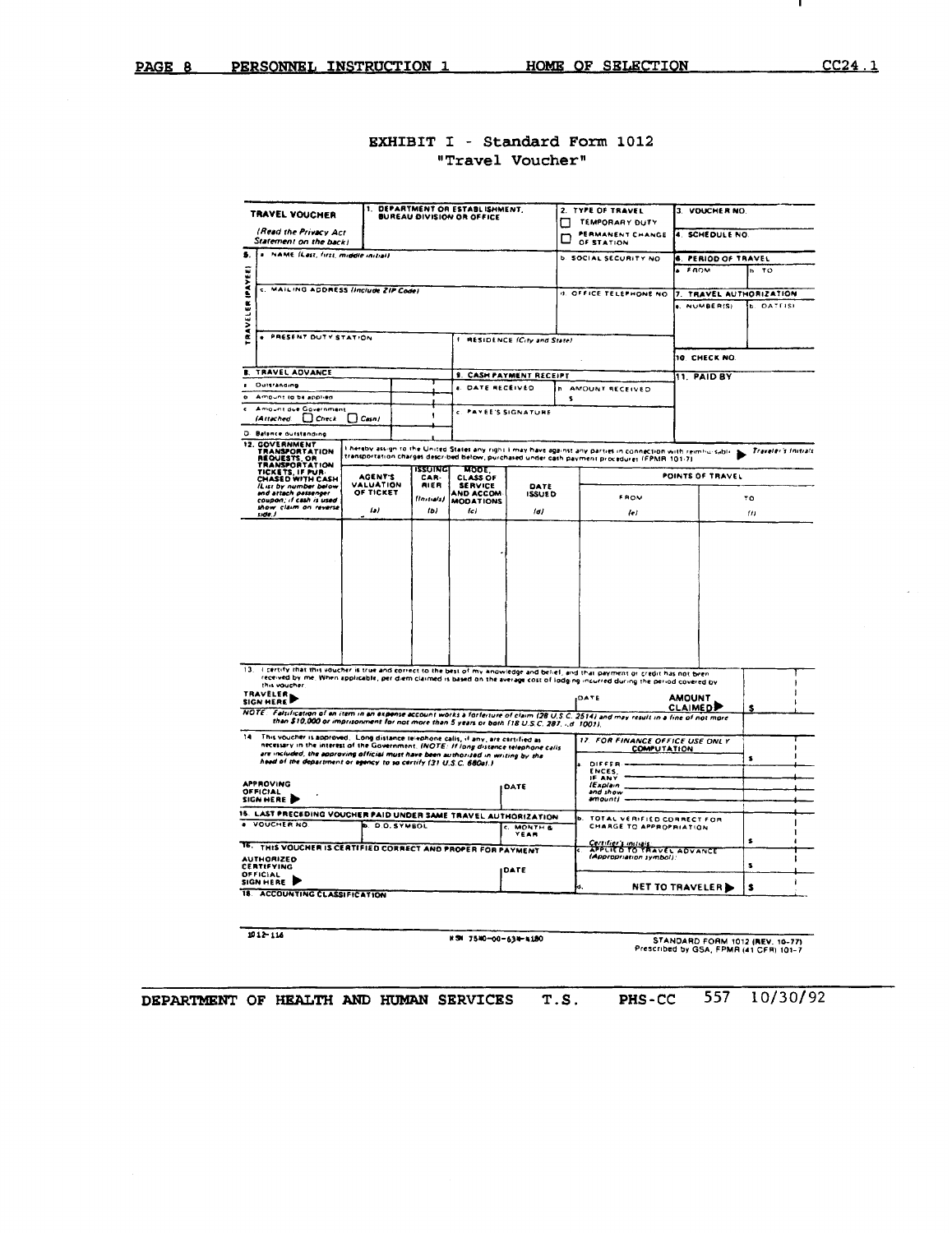.

# **EXHIBIT I** (continued)

| <b>SCHEDULE</b><br>ΟF<br><b>EXPENSES</b><br><b>AND</b><br><b>AMOUNTS</b> |                                        | INSTRUCTIONS TO TRAVELER (Unlisted items are self explanatory)<br>Call fell It the voucher includes<br>per diem allowances for<br>members of employer's<br>immediate family, show<br>members' names, ages.<br>and relationship to em-<br>ployee and marital status.                                                                                                                                                                                                                                                                                                                                                                                                                                                                                                                                                                                                                                                                                                 | Com<br>piete<br>07/r<br>tor<br>actual<br>expense<br>travel | thru (g) { meal cost<br>64<br>" |                                      | porters, etc. (other than for meals). |                                                 | Col. (d) Show amount incurred for each nieal, including tax and tips, and daily. total<br>(h) Show expenses, such as llaundry, cleaning and pressing of clothes, tips to hellboys,<br>Complete for per diem and actual expense travel<br>Show total subsistence expense incurred for actual expense travel<br>Im1. Show per diem amount, timited to maximum rate, or if travel on actual expense, show<br>the lesser of the amount from coll (j) or maximum rate                                                                                                                                                                                                                                                                                                                                                                                                                 |                                              |                                |                                                               | Complete this<br>information.<br>of this is a<br>o۴<br>continuation.<br>sheet.<br>TRAVEL AUTHORIZATION NO. | PAGE                | PAGES |
|--------------------------------------------------------------------------|----------------------------------------|---------------------------------------------------------------------------------------------------------------------------------------------------------------------------------------------------------------------------------------------------------------------------------------------------------------------------------------------------------------------------------------------------------------------------------------------------------------------------------------------------------------------------------------------------------------------------------------------------------------------------------------------------------------------------------------------------------------------------------------------------------------------------------------------------------------------------------------------------------------------------------------------------------------------------------------------------------------------|------------------------------------------------------------|---------------------------------|--------------------------------------|---------------------------------------|-------------------------------------------------|----------------------------------------------------------------------------------------------------------------------------------------------------------------------------------------------------------------------------------------------------------------------------------------------------------------------------------------------------------------------------------------------------------------------------------------------------------------------------------------------------------------------------------------------------------------------------------------------------------------------------------------------------------------------------------------------------------------------------------------------------------------------------------------------------------------------------------------------------------------------------------|----------------------------------------------|--------------------------------|---------------------------------------------------------------|------------------------------------------------------------------------------------------------------------|---------------------|-------|
| <b>CLAIMED</b>                                                           |                                        | of children funtess infai-<br>mation is shown on the<br>travel authorization.)                                                                                                                                                                                                                                                                                                                                                                                                                                                                                                                                                                                                                                                                                                                                                                                                                                                                                      |                                                            |                                 |                                      | subsistence, etc.                     |                                                 | (n) Show expenses, such as itaxi/limousine fares, air fare fif purchased with cash), local or<br>long distance telephone calls for Government business, car rental, relocation other than                                                                                                                                                                                                                                                                                                                                                                                                                                                                                                                                                                                                                                                                                        |                                              |                                |                                                               | TRAVELER'S LAST NAME                                                                                       |                     |       |
| DATE                                                                     | TIME                                   | <b>DESCRIPTION</b>                                                                                                                                                                                                                                                                                                                                                                                                                                                                                                                                                                                                                                                                                                                                                                                                                                                                                                                                                  |                                                            |                                 |                                      | <b>ITEMIZED SUBSISTENCE EXPENSES</b>  | MISCEL                                          |                                                                                                                                                                                                                                                                                                                                                                                                                                                                                                                                                                                                                                                                                                                                                                                                                                                                                  |                                              | MILEAGE<br>RATE                |                                                               | AMOUNT CLAIMED                                                                                             |                     |       |
| to i                                                                     | <b>IHour</b><br>and<br>am Jorn)<br>fb) | (Departure/arrival city, per diem<br>computation, or other explaiations<br>af expensel<br>$\iota$                                                                                                                                                                                                                                                                                                                                                                                                                                                                                                                                                                                                                                                                                                                                                                                                                                                                   | <b>BREAK</b><br><b>FAST</b><br>(d)                         | <b>UNCH</b><br>te)              | <b>MEALS</b><br><b>DINNER</b><br>111 | TOTAL<br>روا                          | LANEOUS<br><b>SUBSIS</b><br><b>TENCE</b><br>(n) | LODGING.<br>$\left( \cdot \right)$                                                                                                                                                                                                                                                                                                                                                                                                                                                                                                                                                                                                                                                                                                                                                                                                                                               | TOTAL<br>SUBSISTENCE<br><b>FXPENSE</b><br>61 | NO. OF<br><b>MILES</b><br>14 J | MILEAGE<br>m                                                  | <b>SUBSISTENCE</b><br>(m)                                                                                  | <b>OTHER</b><br>(n) |       |
|                                                                          |                                        |                                                                                                                                                                                                                                                                                                                                                                                                                                                                                                                                                                                                                                                                                                                                                                                                                                                                                                                                                                     |                                                            | -1                              |                                      |                                       |                                                 |                                                                                                                                                                                                                                                                                                                                                                                                                                                                                                                                                                                                                                                                                                                                                                                                                                                                                  |                                              |                                |                                                               |                                                                                                            |                     |       |
|                                                                          |                                        |                                                                                                                                                                                                                                                                                                                                                                                                                                                                                                                                                                                                                                                                                                                                                                                                                                                                                                                                                                     |                                                            | $\blacksquare$                  |                                      |                                       |                                                 |                                                                                                                                                                                                                                                                                                                                                                                                                                                                                                                                                                                                                                                                                                                                                                                                                                                                                  |                                              |                                |                                                               |                                                                                                            |                     |       |
|                                                                          |                                        |                                                                                                                                                                                                                                                                                                                                                                                                                                                                                                                                                                                                                                                                                                                                                                                                                                                                                                                                                                     |                                                            |                                 |                                      |                                       |                                                 |                                                                                                                                                                                                                                                                                                                                                                                                                                                                                                                                                                                                                                                                                                                                                                                                                                                                                  |                                              |                                |                                                               |                                                                                                            |                     |       |
|                                                                          |                                        |                                                                                                                                                                                                                                                                                                                                                                                                                                                                                                                                                                                                                                                                                                                                                                                                                                                                                                                                                                     |                                                            | $\mathbf{I}$                    |                                      |                                       |                                                 |                                                                                                                                                                                                                                                                                                                                                                                                                                                                                                                                                                                                                                                                                                                                                                                                                                                                                  |                                              |                                |                                                               |                                                                                                            |                     |       |
|                                                                          |                                        |                                                                                                                                                                                                                                                                                                                                                                                                                                                                                                                                                                                                                                                                                                                                                                                                                                                                                                                                                                     |                                                            |                                 |                                      |                                       |                                                 |                                                                                                                                                                                                                                                                                                                                                                                                                                                                                                                                                                                                                                                                                                                                                                                                                                                                                  |                                              |                                |                                                               |                                                                                                            |                     |       |
|                                                                          |                                        |                                                                                                                                                                                                                                                                                                                                                                                                                                                                                                                                                                                                                                                                                                                                                                                                                                                                                                                                                                     |                                                            |                                 |                                      |                                       |                                                 |                                                                                                                                                                                                                                                                                                                                                                                                                                                                                                                                                                                                                                                                                                                                                                                                                                                                                  |                                              |                                |                                                               |                                                                                                            |                     |       |
|                                                                          |                                        |                                                                                                                                                                                                                                                                                                                                                                                                                                                                                                                                                                                                                                                                                                                                                                                                                                                                                                                                                                     |                                                            |                                 |                                      |                                       |                                                 |                                                                                                                                                                                                                                                                                                                                                                                                                                                                                                                                                                                                                                                                                                                                                                                                                                                                                  |                                              |                                |                                                               |                                                                                                            |                     |       |
|                                                                          |                                        |                                                                                                                                                                                                                                                                                                                                                                                                                                                                                                                                                                                                                                                                                                                                                                                                                                                                                                                                                                     | п                                                          | 1                               |                                      |                                       |                                                 |                                                                                                                                                                                                                                                                                                                                                                                                                                                                                                                                                                                                                                                                                                                                                                                                                                                                                  |                                              |                                |                                                               |                                                                                                            |                     |       |
|                                                                          |                                        |                                                                                                                                                                                                                                                                                                                                                                                                                                                                                                                                                                                                                                                                                                                                                                                                                                                                                                                                                                     |                                                            |                                 |                                      |                                       |                                                 |                                                                                                                                                                                                                                                                                                                                                                                                                                                                                                                                                                                                                                                                                                                                                                                                                                                                                  |                                              |                                |                                                               |                                                                                                            |                     |       |
|                                                                          |                                        | Il additional space is required, continue on enother SF 1012-A BACK. leaving the front blank                                                                                                                                                                                                                                                                                                                                                                                                                                                                                                                                                                                                                                                                                                                                                                                                                                                                        |                                                            |                                 |                                      |                                       |                                                 |                                                                                                                                                                                                                                                                                                                                                                                                                                                                                                                                                                                                                                                                                                                                                                                                                                                                                  |                                              | SUBTOTALS &                    |                                                               |                                                                                                            |                     |       |
|                                                                          |                                        | In compliance with the Privacy Act of 1974, the following information is pro-<br>vided. Salicitation of the information on this form is authorized by 5 U.S.C.<br>Chap. 57 as implemented by the Feneral Travel Regulations (FPMR 101.7).<br>E.O. 11609 of July 22, 1971. E.O. 11012 of March 27, 1962. E.O. 9397 of<br>November 22, 1943, and 26 U.S.C. 6011 lbl and 6109. The primary purpose<br>of the requested information is to determine payment or reimbursement to<br>eligible individuals for allowable travel and/or relocation expenses incursed.<br>under appropriate administrative authorization and to record and maintain.<br>costs of such reimbursements to the Government. The information will be<br>used by officers and employees who have a need for the information in the<br>partormance of their official duries. The information may be disclosed to<br>appropriate Federal, State, local, or foreign agencies, when relevant to civil, |                                                            |                                 |                                      |                                       |                                                 | criminal, or requistory investigations or protecutions, or when pursuant to a<br>requirement by this agency in connection with the history or firing of an<br>employee, the issuance of a security clearance, or investigations of the per-<br>fermance of official duty while in Government service. Your Social Security<br>Account Number ISSNI is salicited under the authority of the Internal<br>Revenue Code (26 U.S.C. 6011(b) and 6109) and E.O. 9397, November 22,<br>1943, for use as a tax payer and/or employee identification number, risclosure<br>is MANDATORY on vouchers claiming travel and/or relocation allowance<br>expense reimbursement which is, or may be, taxable income. Disclosure of<br>your SSN and other requested information is voluntary in all other instances,<br>however, failure to irrovide the information fother than SSNI required to |                                              | <b>TOTALS &amp;</b>            | this form<br><b>TOTAL</b><br><b>AMOUNT</b><br><b>CLAIMEDD</b> | Enter erand total of columns (i), (m) and<br>(a), below and in item 13 on the front of                     |                     |       |

PHS-CC DEPARTMENT OF HEALTH AND HUMAN SERVICES T.S. 557 10/30/92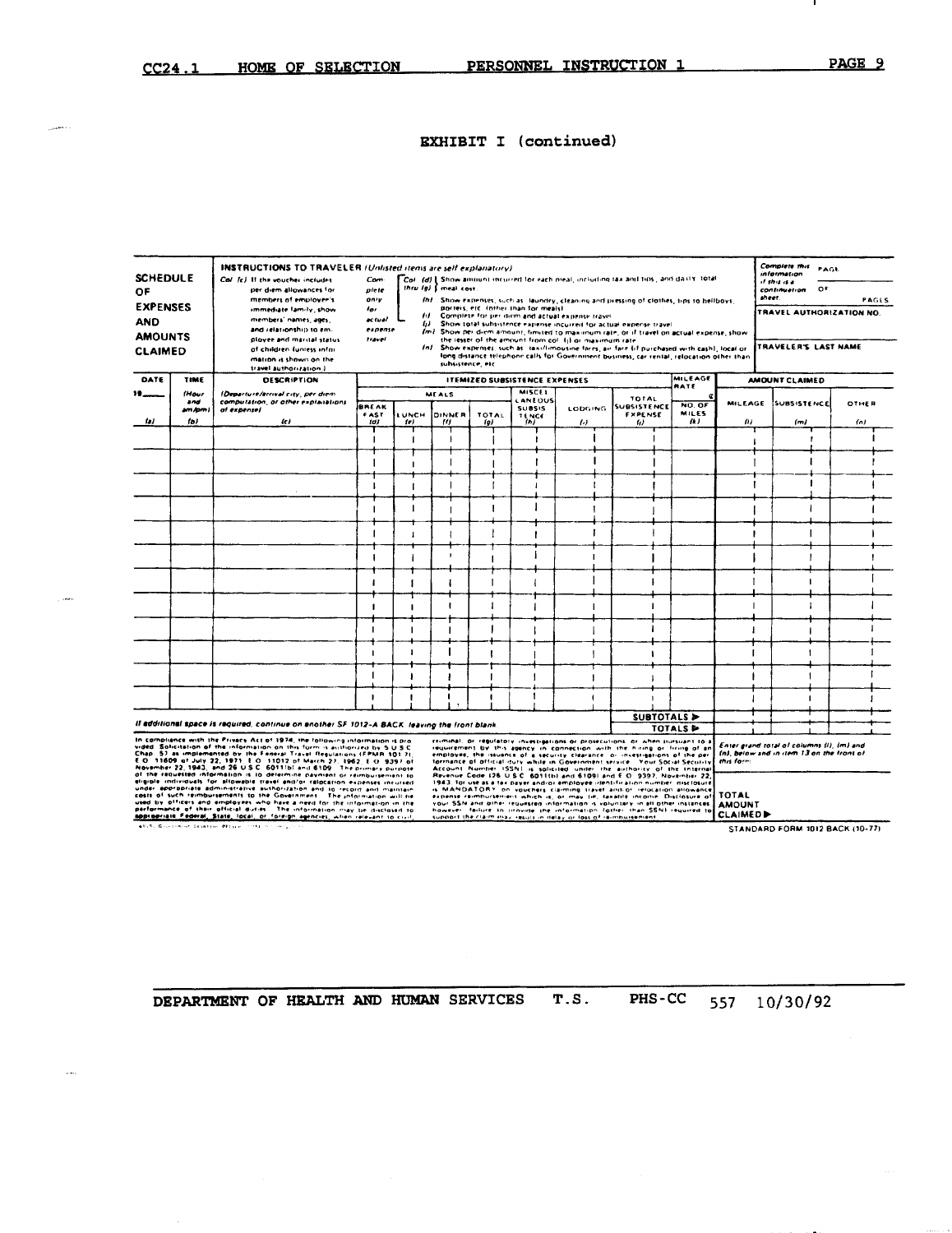$\mathbf{I}$ 

# **EXHIBIT II - PHS-2988** "Voucher for Reimbursement for Travel Dependents of PHS Commissioned Officers"

|                                     | <b>VOUCHER FOR REIMBURSEMENT FOR TRAVEL</b><br>DEPENDENTS OF PHS COMMISSIONED OFFICERS                                                                                                                                                                                                                                              |                                                                                      |                                  | D.O. VOUCHER NO                    |                        |
|-------------------------------------|-------------------------------------------------------------------------------------------------------------------------------------------------------------------------------------------------------------------------------------------------------------------------------------------------------------------------------------|--------------------------------------------------------------------------------------|----------------------------------|------------------------------------|------------------------|
|                                     |                                                                                                                                                                                                                                                                                                                                     | (Please PRINT or TYPE)                                                               |                                  | <b>BUREAU VOUCHER NO.</b>          |                        |
|                                     | AGENCY J DIVISION / BUREAU/ CENTER /AREA OFFICE                                                                                                                                                                                                                                                                                     |                                                                                      |                                  |                                    | <b>PAID BY</b>         |
| PAYEE (Full Name)                   |                                                                                                                                                                                                                                                                                                                                     |                                                                                      | Social Security Number           |                                    |                        |
|                                     | MAILING ADDRESS (Include Zip Code)                                                                                                                                                                                                                                                                                                  |                                                                                      |                                  |                                    |                        |
|                                     |                                                                                                                                                                                                                                                                                                                                     |                                                                                      |                                  |                                    |                        |
|                                     |                                                                                                                                                                                                                                                                                                                                     |                                                                                      |                                  |                                    |                        |
| OFFICIAL DUTY STATION               |                                                                                                                                                                                                                                                                                                                                     |                                                                                      | P.O. NO.                         |                                    |                        |
|                                     |                                                                                                                                                                                                                                                                                                                                     |                                                                                      | DATE OF P.O.                     |                                    |                        |
|                                     |                                                                                                                                                                                                                                                                                                                                     | <b>CERTIFICATION OF CLAIMANT</b>                                                     |                                  |                                    |                        |
|                                     | Payment is requested for travel by persons listed below who were my dependents on the effective date of<br>applicable orders or other authority; such travel was actually performed with the intent of establishing a<br>bona-fide residence. (If any of the dependents claimed are other than a lawful spouse or unmarried legiti- | mate child(ren) under 21 years of age, complete appropriate certificate on raverse.) |                                  |                                    |                        |
|                                     | FULL NAME                                                                                                                                                                                                                                                                                                                           |                                                                                      |                                  | RELATIONSHIP TO OFFICER            | BIRTH DATE OF CHILDREN |
|                                     |                                                                                                                                                                                                                                                                                                                                     |                                                                                      |                                  |                                    |                        |
|                                     |                                                                                                                                                                                                                                                                                                                                     |                                                                                      |                                  |                                    |                        |
|                                     | LOCATION OF DEPENDENTS (On date of receipt of orders/authority-Street, City, State, Zip Code)                                                                                                                                                                                                                                       |                                                                                      |                                  |                                    | DATE OF DEPARTURE      |
|                                     | DESIGNATED DESTINATION OF DEPENDENT(S) (Street, City. State, Zip Code)                                                                                                                                                                                                                                                              |                                                                                      |                                  |                                    | DATE OF ARRIVAL        |
|                                     | HOTE; When travel is limit differ than the viginity of the old station of to other then the videlity of the new station, explain circumstances on the reverse )<br>MODE OF TRAVEL (Rail, air, etc. If none, so state)                                                                                                               |                                                                                      |                                  | T. R. NO. (If used, attached copy) |                        |
| GOVERNMENT<br><b>TRANSPORTATION</b> |                                                                                                                                                                                                                                                                                                                                     |                                                                                      |                                  |                                    |                        |
|                                     | PLACE OF DEPARTURE                                                                                                                                                                                                                                                                                                                  | (Date)                                                                               | <b>DESTINATION</b>               |                                    | (Date of Arrival)      |
| <b>FURNISHED</b>                    |                                                                                                                                                                                                                                                                                                                                     |                                                                                      |                                  |                                    |                        |
|                                     | TRAVEL COVERED BY THIS CLAIM REPRESENTS ENTIRE TRAVEL OF ALL MY DEPENDENTS ON THIS CHANGE OF STATION EXCEPT.                                                                                                                                                                                                                        |                                                                                      |                                  |                                    |                        |
|                                     | PENALTY FOR PRESENTING FRAUDULENT CLAIM-Fine of not more than \$10,000 or imprisonment for not more than 5 years or both.                                                                                                                                                                                                           |                                                                                      |                                  |                                    |                        |
|                                     | FORFEITURE OF FRAUDULENT CLAIM-Falsification of an item in an expense account will forfeit the claim.                                                                                                                                                                                                                               |                                                                                      | (Title 18, U.S.C. 287, id. 1001) |                                    |                        |
|                                     |                                                                                                                                                                                                                                                                                                                                     | (Title 28, U.S.C. 2514)                                                              |                                  |                                    |                        |
| <b>CERTIFICATION</b>                | I CERTIFY that this voucher and attachments are correct and just in all respects and that payment<br>therefore has not been received. No prior claim has been presented by me or any member of my                                                                                                                                   |                                                                                      |                                  |                                    |                        |
| SIGN ORIGINAL<br><b>OM Y</b>        | family for the travel of dependents as claimed herein.<br>SIGNATURE OF PAYEE                                                                                                                                                                                                                                                        |                                                                                      |                                  |                                    | DATE                   |
|                                     |                                                                                                                                                                                                                                                                                                                                     |                                                                                      |                                  |                                    |                        |
| AUTHORIZED ALLOWANCE                | (From)                                                                                                                                                                                                                                                                                                                              |                                                                                      |                                  | (To)                               | APPROVED FOR:          |
| DISLOCATION ALLOWANCE               | $\square$ yes                                                                                                                                                                                                                                                                                                                       | Πм∩                                                                                  | <b>AMOUNT</b><br>s               |                                    |                        |
| <b>MILEAGE</b>                      |                                                                                                                                                                                                                                                                                                                                     |                                                                                      |                                  |                                    |                        |
|                                     | ACCOUNTING CLASSIFICATION (Appropriations Symbol must be shown; other classification optional)                                                                                                                                                                                                                                      |                                                                                      |                                  |                                    |                        |

DEPARTMENT OF HEALTH AND HUMAN SERVICES T.S. PHS-CC

557 10/30/92